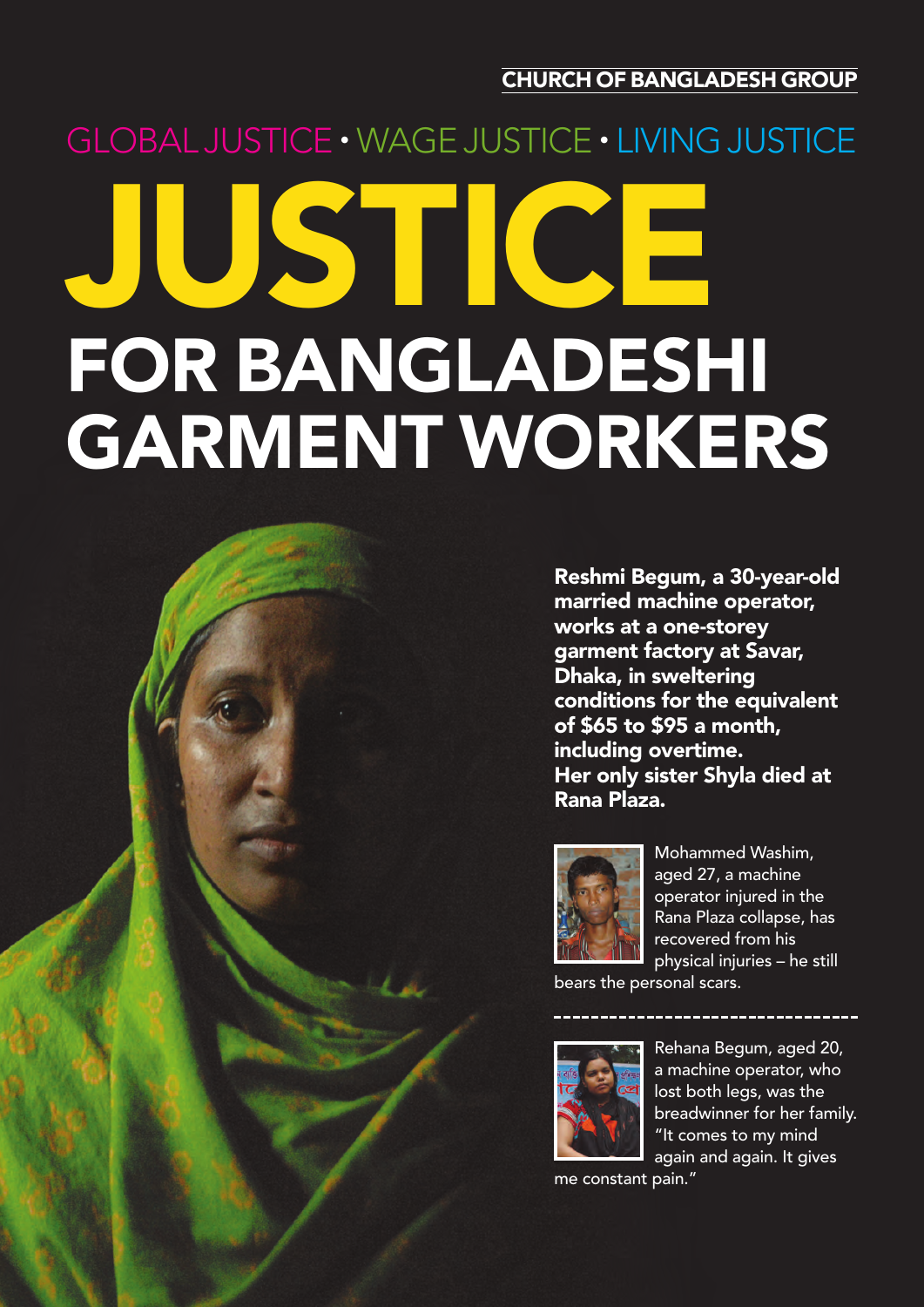# **JUSTICE FOR BANGLADESHI GARMENT WORKERS**

**GLOBAL JUSTICE** Bangladesh is the world's second largest clothing exporter: it has the highest wage inequalities of the main countries exporting to the US.

**WAGE JUSTICE** Average wages in the garment industry in Bangladesh were well below the country's living wage. Wages in the industry went down between 2001 and 2011.

**LIVING JUSTICE** Since 2005 an estimated 1,800 Bangladesh garment workers have been killed in factory fires and collapses.

# **GLOBAL JUSTICE**

Bangladesh is the second largest clothing exporter after China, and the fourth largest clothing exporter to the US. The industry, worth \$20 billion, is growing at the rate of 12 per cent a year and accounts for 80% of the country's exports. So the economic wellbeing of Bangladesh rests on the backs of the garment workers. Yet they are paid less than any other major clothing exporter to the US. Bangladesh garment workers typically get paid the equivalent of \$0.15 an hour. Their American counterparts are paid USD \$16 an hour. Global injustices are built into the industry. One study noted "Manufacturers underbid each other for orders from large retailers who are in a position to demand low cost production and just-in-time delivery… and who have adopted 'lean retailing' to keep inventory – and its inherent risks – as low as possible." The risks are carried by the Bangladesh garment workers.

# **WAGE JUSTICE**

Most Bangladesh garment workers aren't even paid a living wage. And there are gross wage inequalities between men and women. Average wages for garment workers in 2011 were only 14 per cent of the living wage: \$52 a month compared to an estimated living wage of \$380 a month, working for up to 14 hours a day for up to seven days a week. Men are paid more than women..

| Type of work          | Men's wages<br>\$p/m | Women's wages<br>\$p/m |
|-----------------------|----------------------|------------------------|
| Operator              | 30                   | 20                     |
| <b>Cutting Master</b> | 50                   |                        |
| Ironer                | 25                   | 15                     |
| Sewing helper         | 15                   | 10                     |
| Finishing helper      | 14                   | 13                     |
| Folder                | 20                   | 15                     |

# **LIVING JUSTICE**

Rock bottom wages are just part of the injustices inflicted on Bangladesh garment workers. The Rana Plaza collapse was the deadliest in a history of garment factory fires and collapses. It has been estimated that 1,800 garment workers have been killed in factory disasters in Bangladesh since 2005.

Substandard factory buildings, with regulations compromised through corrupt building and procurement practices, lack of proper workplace sanitation and other facilities, are compounded by the long working shifts.



# **ONE RANA PLAZA WORKER'S STORY**

Monika Hambrom, aged 25, had been working in the New Wave Style Garment factory in Rana Plaza for 18 months before she was seriously injured in the factory collapse. She says: "I still see it – it comes in my dreams."

She was a helper, earning around \$38 a month, with overtime. A Christian, Monika's earnings supported her family living in a village in Dinajpur district. Monika complained of

difficulty breathing in the heat of the factory, the lack of medical facilities and fire protection, the lack of rest rooms and toilets, and the threatening attitudes of employers who tried to load her with extra work.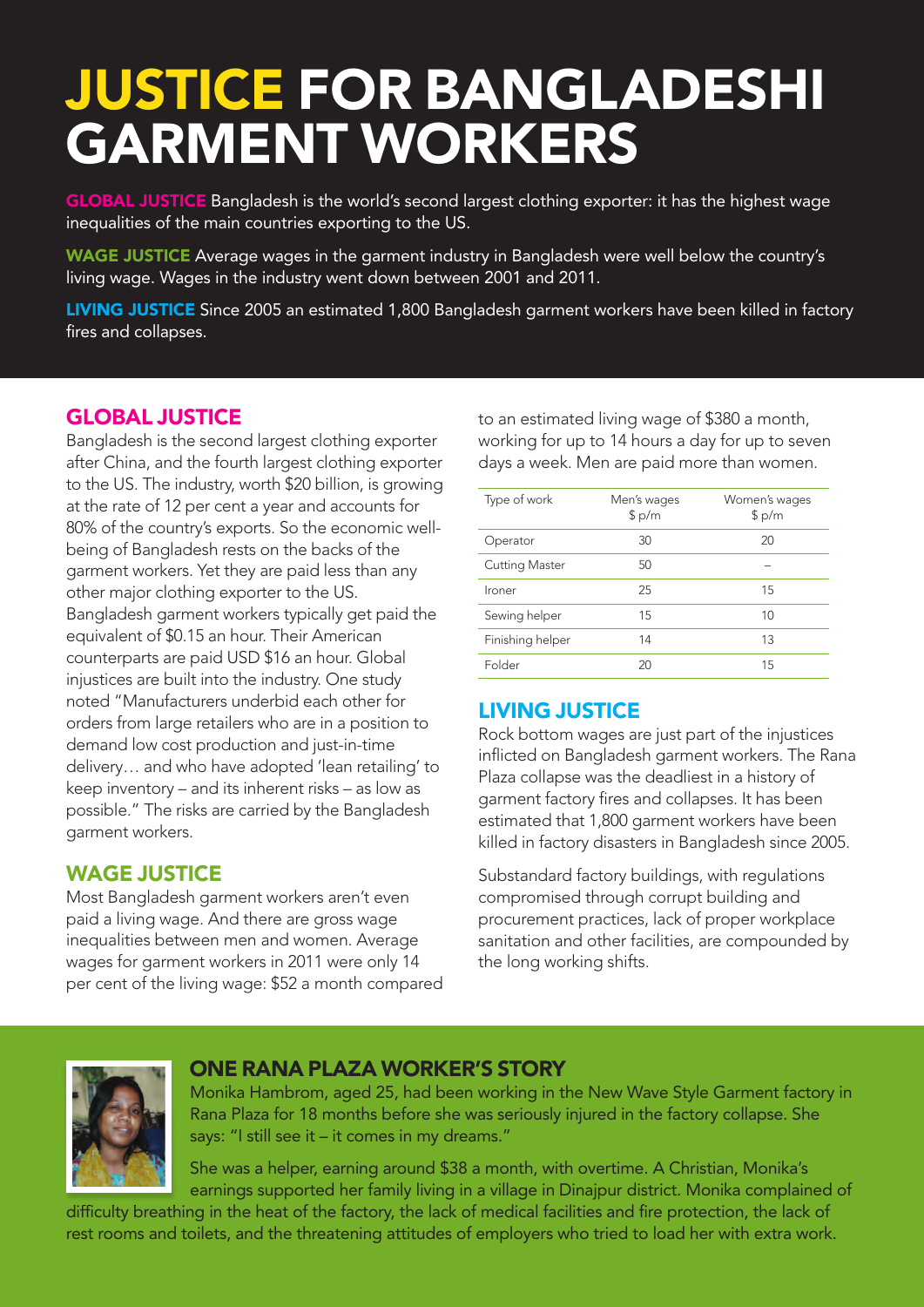# **RANA PLAZA THE WORLD'S DEADLIEST FACTORY COLLAPSE**

When the eight story Rana Plaza collapsed at Savar, Bangladesh, it was the worst garmentfactory accident and deadliest accidental structural failure in history: 1,131 people died and 2,500 were injured. More than half the victims were women, and some of their children.

Rana Plaza had contained clothing factories, a bank, apartments and shops which were evacuated immediately when cracks were discovered in the building. But the garment factories ignored warnings and ordered employees to return to work. The building collapsed on top of them. So far a government inquiry has found five main reasons for the collapse:

- Shoddy construction materials,
- Corrupt building practices,
- Flouting of building codes,
- Vibrating industrial equipment at the top of a commercial building,
- People being forced into an unsafe structure.

#### **THE CHURCH OF BANGLADESH RESPONSE**

The Church took the initiative to support the rescue teams, mobilise help for the injured garment workers and their families, develop an advocacy programme based on the factory workers' needs, and is pressing industry leaders to guarantee basic labour conditions.

#### **WHAT'S BEEN DONE SO FAR**

Some of the world's biggest fashion chains have plans to finance up to \$42 million-worth of fire safety and building improvements in the factories they use in Bangladesh.

The International Labour Organization (ILO), European Union (EU) and the Government of Bangladesh have declared a major "compact" to improve labour rights, working conditions and factory safety.

The Bangladeshi government agreed to let the country's 4,000,000 garment workers form trade unions without permission from factory owners, increased the minimum wage and set up a new minimum wage board. But the new minimum wage is \$34 with allowances: garment worker leaders wanted \$64 to \$90.

Implementation of these new arrangements needs to be monitored – so they aren't empty promises. And there must be equality for women: the main labour force, but grossly exploited.



#### Dear Friends,

#### **Greetings from the Church of Bangladesh!**

During the time of agony we received many letters of condolence from you,

empathy with assurance of your prayers. Some of you have expressed your generosity to support the victims. For your information, we have helped some people directly and others through the Meril-Prothom Alo Savar Shohayota Fund, set up by one of the newspapers.

We have a plan to do more for victims who have lost the only earning member of their family, lost their legs or hands, broken their limbs or have spinal injuries. At the same time our Church has taken an initiative to form a Social Action and Advocacy Forum under the National Council of Churches. For all these we have prepared a budget and started sending to the partners who are interested and able to support the victims.

My suggestions for our partners and friends abroad for their campaigns and advocacy are set out here in this pack.

Importers and buyers should not stop their garments business in Bangladesh. At present the garment manufacturing sector is the second largest foreign exchange earner in Bangladesh. A large section of the poor people in our population is surviving on this sector. We have to keep in mind that the garment manufacturers are rich and powerful. In Bangladesh, like other countries, businessmen have hardly any ethics. They want only easy profit.

Considering all the above in any advocacy for the protection of the rights and interests of the garments workers we should not forgo the core interest of Bangladesh economy.

Thank you once again for your concern and cooperation.

Yours,

PourBacken

Rt Revd Bishop Paul S Sarker, Moderator of the Church of Bangladesh